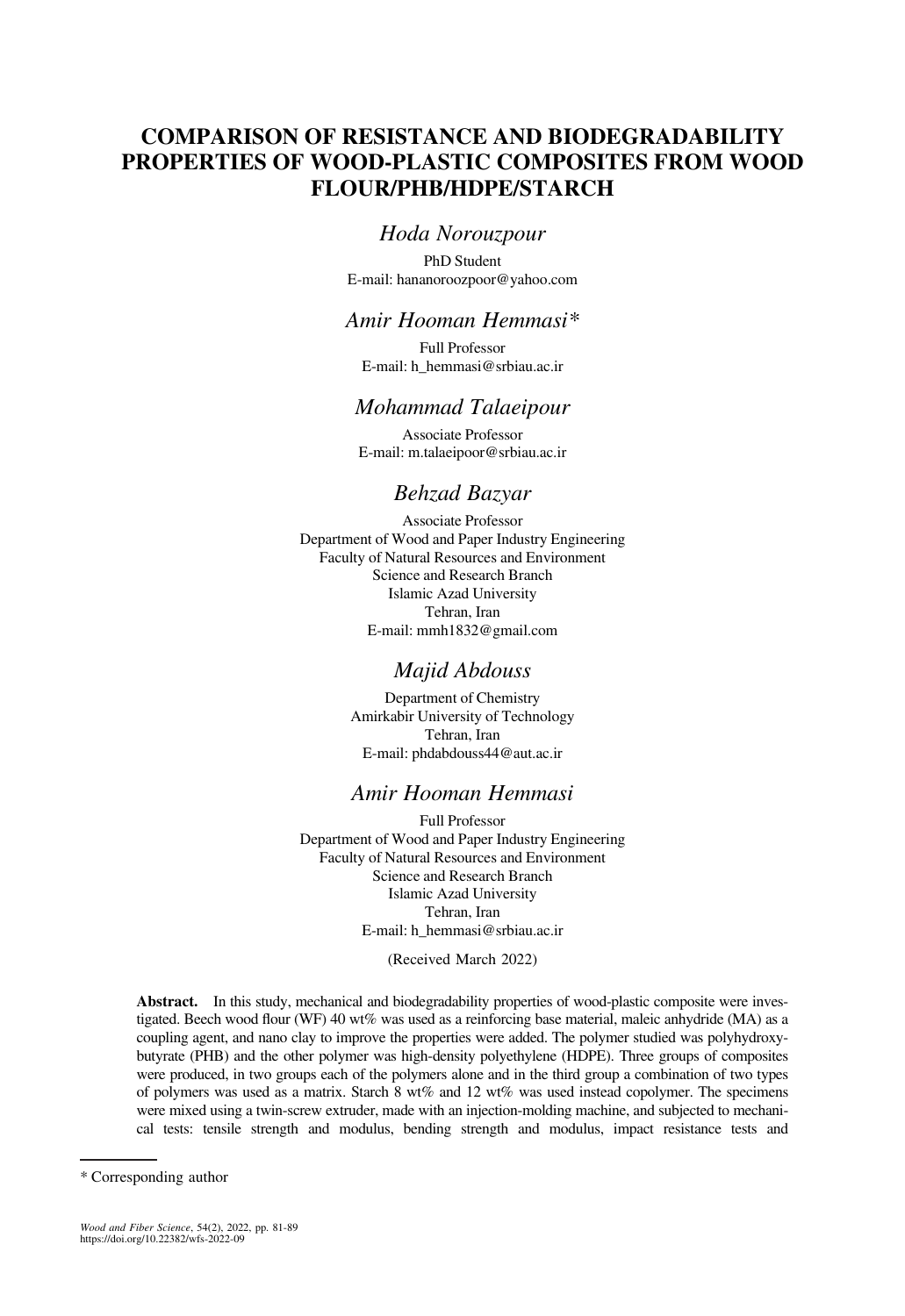biodegradability tests. In mechanical properties, it was observed that wood-plastic composite with PHB base material has lower resistance properties than composites containing HDPE. With the addition of starch, all resistance properties were significantly reduced compared with the control sample without starch in all three groups of composite samples. Starch could not play the role of copolymer well in any of the groups. The third group of samples showed better results in terms of mechanical strength resistance properties than the first group. Tensile strength and Modulus, bending strength and Modulus, impact resistance increased compared with the first group. In the biodegradability test, the samples were buried at a height of 25 cm for three months. Weight loss was due to the destruction of WF, starch, and natural polymers by soil microorganisms. The weight loss trend of the samples was increasing until the end of the second month and then decreasing.

Keywords: Wood-plastic composite, biodegradability, PHB, HDPE, starch.

### INTRODUCTION

Reinforced plastic composites are a class of composites in which high-modulus fibers are added to a polymer matrix to overcome the low modulus and thermal instability of the plastic. However, today they use organic fillers such as lignocellulosic fibers. These low-cost materials are low weight, renewable, available, and biodegradable. On the other hand, the use of these composites is a good alternative to wood and polymeric materials in different applications. With the increase of environmental awareness and interest of the international community and new environmental and oil consumption regulations, the use of environment-friendly materials has increased, and this is also true for wood-plastic composites [\(Casarin et al 2017\)](#page-7-0).

To prevent environmental damage, high cost savings, and replacement of synthetic polymers, natural polymers were used in composite fabrication. In this regard, we examined the production of woodplastic composites based on natural polymer. The largest group of biodegradable polymers are polyhydroxy alkanoates (PHAs). Despite the higher cost of production, these materials are probably much cheaper than traditional plastics because the cost of environmental degradation and postproduction recycling costs have never been calculated [\(Ienz and Marchessault 2005; Chen et al 2015\)](#page-7-0). PHAs are generally made up of a subunit called b-hydroxy alkanoate by a simple pathway with three enzymes of acetyl coenzyme A, the most famous of which is polyhydroxybutyrate (PHB). PHB is a short-chain biological of PHA. Its advantages include availability, biocompatibility, and physical properties comparable to plastic thermoplastics [\(Isola et al 2017\)](#page-7-0). This polymer is a good option for making the target composite [\(Chan et al 2020\)](#page-7-0). Investigated the mechanical stability of PHA-based wood-plastic composite and used PLA/wood flour (WF) and polyethylene (PE)/ WF composites as a comparison reference. PHAcontaining biocomposites were degraded when continuously submerged, unlike PE- and PLAcontaining composites. The specimens were mechanically stable indoors but a decrease in stability in mechanical properties was observed outdoors. [Nikushi et al \(2018\)](#page-7-0) investigated the improvement of compatibility of physical-mechanical properties of polymer composites based on natural materials and biodegradability. They used polylactic acid (PLA), PHB, PHB with polyhydroxyvalerate copolymer (PHBV), bioflex (PLA blend) and solanyl (Starch-based). Biocomposites show poor mechanical properties due to the weak bond between the fibers and the matrix.

[Vandi et al \(2019\)](#page-8-0) produced PHBV-based plastic wood composite by extrusion method and investigated its mechanical properties. In the mechanical properties of the composite containing 40% of wood, it showed higher strength, which showed a 73% increase in modulus and 80% in tensile strength compared with pure PHBV. [Panaitescu](#page-8-0) [et al \(2020\)](#page-8-0) investigated the thermal and mechanical properties of PHB composite and cellulose from wood waste. Composites showed better thermal stability than PHB. In composites with 5% fiber content, 13% and 10% fiber content increased by 25%. The highest rate of increase in the composite was 10% fiber, ranging from 25% at room temperature to 90% at  $125^{\circ}$ C. The best mechanical and thermal properties of the composite compared with PHB were when lignin was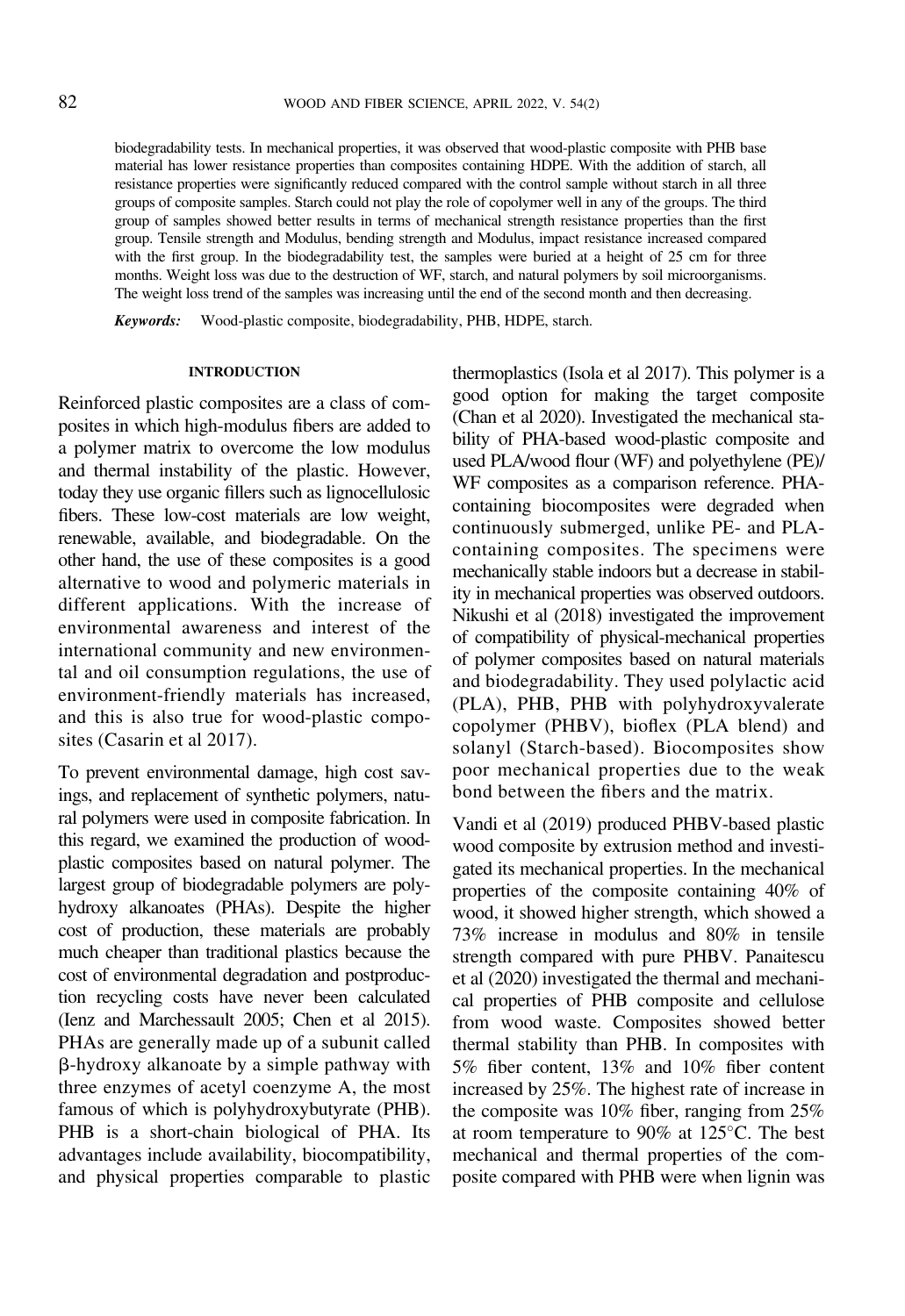present on the fiber surface. [Gunning et al \(2019\)](#page-7-0) produced PHB-based biocomposites and three types of natural fibers by extrusion and compression injection. PHB was evaluated with hemp, jute, and lyocell with 10 wt% to 30 wt%. This study was performed to investigate the effect of fibers on the matrix. Tensile properties and impact resistance showed a significant decrease. Adding 30 wt% of hemp and jute fibers changed the modules. This value was very high in the flexural modulus. A value of about 591% was observed in hemp and 246% in jute compared with pure PHB. On the other hand, PHB/Lyocell composites showed the lowest flexural modulus. In total, the modulus values increased with fiber loading for all types of fibers.

[Casarin et al \(2017\)](#page-7-0) to investigate the biodegradability, they made two types of composites: a composite with PHB/WF (80/20) composition and a composite with combination of PHB/fibers of sisal plants (80/20). They produced extruded plastic pipes by injection. Samples were placed in three degradation test devices for 30, 60, and 90 da. At the end of each experiment, the samples were weighed to measure the degree of degradation. Based on the results, it was observed that all samples lost their mass during the degradation test. Both types of composites lost more weight than pure PHB because of the adsorption of water due to the presence of natural fibers, which in turn creates a faster rate for PHB degradation. In flexibility tests, the modulus of elasticity decreased after composite degradation. After 30 and 60 da, the modulus of elasticity did not change much, but after 90 da, the amount of modules decreased by half. This indicates that the destruction is slow and accelerates over a period. [Nicoleta Frone et al](#page-7-0) [\(2020\)](#page-7-0), investigated the morphological structure, thermal and mechanical properties of biodegradable PLA/PHB/nanocellulose (NC) nanocomposites. They used three methods of injection, extrusion, and three-dimensional (3D) printing. The composites were fabricated by a combined single-step reaction process using dicumyl peroxide (DCP) as a bonding agent. They used plum seed shells to produce cellulose nanocrystals. Nanocrystals with a diameter between 30

and 80 nm were used. The results showed that with the addition of DCP the surface adhesion improved. The carbonyl index was calculated by infrared (IR) spectroscopy, which showed an increase in crystallinity after DCP was added to the composite mixture. This was confirmed by differential calorimetric scanning. The presence of NC and DCP caused nuclear activity and increased PLA crystallinity.

PLA/PHB composite crystallinity increased from 16% to 38% and NC/PLA/PHB composite crystallinity up to 34% because of the addition of DCP, which increased crosslinking. In addition, DCP, due to low molecular weight product production increased with mobility, also affects melting processes and recrystallization. In the study of production method, the values of higher storage modulus were for extrusion films, 3D scan, and then injection mold, respectively. The best thermal stability and high degradation temperature belonged to biocomposites containing DCP. [Torres-Tello et al](#page-8-0) [\(2017\),](#page-8-0) used agave plant to produce green biocomposite with two types of polymers PHB and PHBV. Biocomposites were produced by compression molding with two purposes, first to reduce the amount of biopolymer used (because of high cost) in the final product and second to improve the mechanical properties of the material. To evaluate the effect of fiber content, 10 wt%, 20 wt%, and 30 wt% were used to prepare the composite. The results showed that the addition of fiber at 30 wt% in both matrices increased the tensile modulus by 80% compared with PHB and by 30% compared with PHBV and also the bending modulus by about 36% and 41% for both composites, respectively, shows. In addition, tensile strength and flexural strength did not have a negative effect and the impact strength increased significantly, which was 44% and 66% for the two matrix, respectively. [Koller and Owen \(1996\)](#page-7-0) investigated the structure and mechanical properties of PHB/corn starch and PHB/HV copolymer. To make the samples, they used the compression molding method at 190 degrees. In the PHB/starch, composite, brittle cracks were observed below 1% of the pressure, indicating that the starch fails in the PHB, reduces the strength and increases the modulus. In another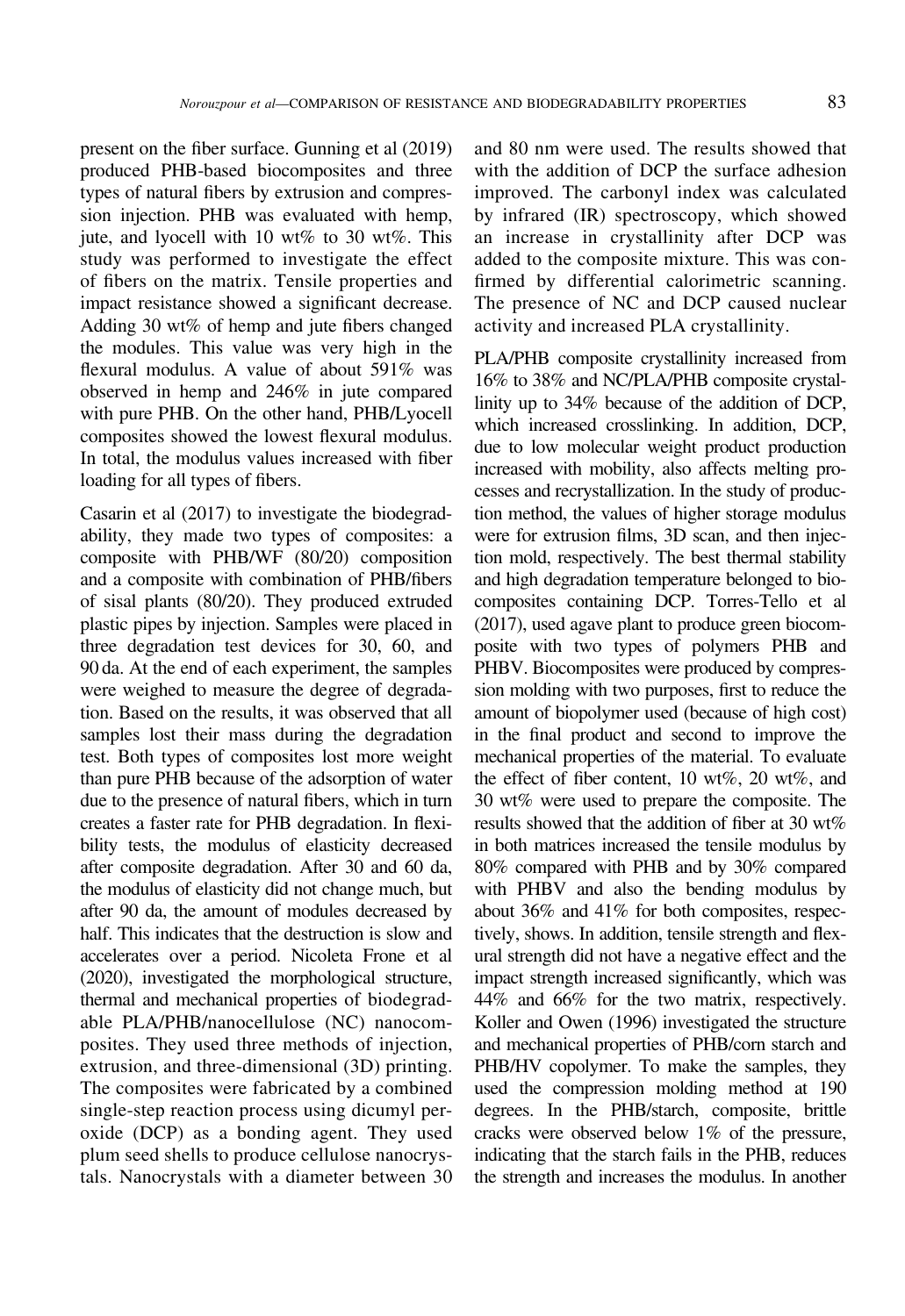part of composite fabrication, starch was treated with water, heat, and cut. This starch found better properties than the previous starch grains. However, there was not much change in the composite. [Bledzki and Jaszkiewicz \(2010\)](#page-7-0) investigated the mechanical properties of natural fiber-reinforced PLA and PHBV composites in comparison with polypropylene (PP).

They used cellulose, jute, and abaca fibers plant as reinforcing fibers. Samples were made using injection molding. Resistance tests were performed to evaluate the mechanical performance of the composites. Electron microscopy was also used to examine the adhesion between the fibers and the matrix. In other samples, PP-containing composite was made with the same fibers studied for comparison. Fiber reinforcement significantly increased stiffness and tensile strength. However, depending on the type of fiber, there were differences in mechanical properties. Impact strength and tensile strength for composites containing cellulose fibers; the highest value was seen. In scanning electron microscope (SEM) images, matrix fiber bonding in PLA and PHBV composites was very different from PP composites. These bonds were much weaker in PHBV because of the very crystalline structure of PHBV. As a result, the bonding phase between the fiber and the matrix is reduced. As a result, the fibers are not well embedded in the matrix and a weak bond is created. The best fiber dispersion in the field belonged to Abaka fibers.

The purpose of this study is to use PHB to create the biodegradability of the composite after the service period for recycling in the natural cycle and to investigate the effect of the starch and combination of PHB and HDPE to increase the strength properties and degrade the composite after waste.

#### MATERIALS AND METHODS

PHB made by the British company Good fellow and HDPE purchased from Shazand Petrochemical Company of Iran was used as the base material. PHB was in the form of granules with a size of 5 mm. Persian beech flour was used as a matrix reinforcing fibers. The starch was purchased from the German Merck brand under the brand name starch

101252soluble GR, Maleic Anhydrid as a coupling agent graft with polyethylene (Pe-g-MA) from Aria polymer pioneer under the brand name Aria couple1141 as compatible and nanoclay with grade 20A of the company American Saturn was produced under the brand name Cloisite 20A. In this research, extrusion and injection molding methods were used to make samples. The WF was placed in an oven at  $90^{\circ}$ C for 24 h to dry. The studied samples were made in three different categories in terms of composition and each group had 12 samples with different percentages of materials (Table 1).

To make each sample, a specified combination of raw materials and additives was alternately poured into an extruder with twin-screw nonaligning. The extruder has six areas for heating from 145 to 165 degrees with a distance of one temperature every 5 degrees. The rotation speed of the device was 60 RMP. Ingredients of the samples were hot extruded out of the extruder and after cooling were milled to become suitable granules for the injection machine. The raw materials were turned into test samples by injection machine. The samples were made according to the standard and tested. Beech flour was used as a matrix reinforcer in 80-mesh particle size with 40 wt%. Starch with an 8 wt% and 12 wt% was used as a copolymer. To improve the strength properties of 1 wt% nano and to improve the bonds of polymer and WF, 5 wt% maleic anhydride (MA) was used.

#### Mechanical Tests

Tensile strength and modulus test, bending strength and modulus test, and impact resistance test were

Table 1. Percent weight of sample compositions. Beech WF/ MA/ PHB/HDPE/nano clay/starch.

| 1 | 40%WF / 5%MA/8% starch/1% nano/46% PHB  |
|---|-----------------------------------------|
| 2 | 40%WF/5%MA/12% starch/1% nano/42% PHB   |
| 3 | 40%WF/5% MA/8% starch/1% nano/46% HDPE  |
| 4 | 40% WF/5% MA/12% starch/1% nano/42%HDPE |
| 5 | 40% WF/5% MA/8% starch/1% nano/46%      |
|   | $PHB + HDPE$                            |
| 6 | 40% WF/5% MA/12% starch/1% nano/42%     |
|   | $PHB + HDPE$                            |

WF, wood flour; MA, maleic anhydride; PHB, polyhydroxybutyrate; HDPE, high-density polyethylene.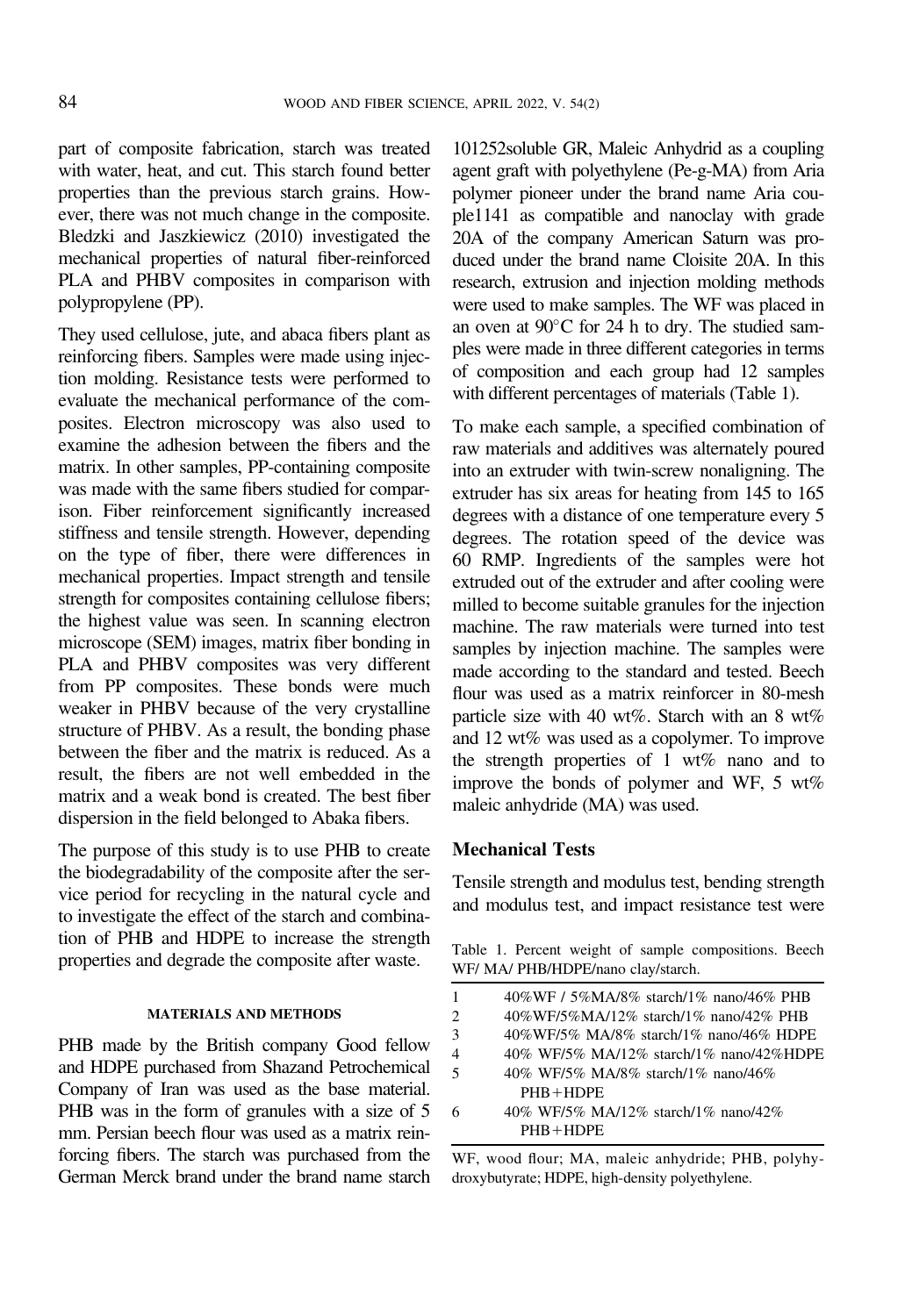performed according to ASTM D638, ASTM D790, and ASTM D250 standards, respectively. The results are shown in Table 2. The test of each sample was repeated three times.

According to the results (Table 2), a decrease in strength, especially in tensile strength, was observed in samples containing PHB alone. With the addition of HDPE to the samples, all resistances increased. This is because of the mixing of two polymers in combination with WF. HDPE by adding to the composite composition increases the strength and reduces the weakness and brittleness of PHB. However, the presence of WF is effective in improving the strength. Starch and its percentage increase showed a noticeable decrease in strengths, which produced weaker composites than nonstarch samples. Compared with mechanical properties, composites containing 1% nanoclay showed better mechanical properties than pure PHB. Addition of nanoclay to the polymer matrix increased the degree of crystallinity and increased the amorphous degree of the semicrystalline PHB.

## Biodegradability Test

This test is one of the main objectives of this study. Soil burial test was performed according to ASTM G160 standard. The samples were buried at a height of 25 cm for 3 mo. The soil used is the soil of Aradkooh waste processing and disposal complex located at 23 km of the old Tehran-Qom road. This soil was collected in the required amount and transferred to the test environment under natural environmental conditions. The required amount of soil was poured into 12 plastic boxes with dimensions of  $18 \times 35 \times 50$  cm. The samples were placed in each box according

Table 2. Samples mechanical resistances (MPa).

to the group and the time period of getting out of the soil. Soil characteristics of this center: 3% granules, 30% sand, 45% silica, and 22% clay.

The samples were placed horizontally in the soil and after certain periods, the first 2 wk, the first month, the second month, and the third month were taken out of the soil and cleaned with a soft brush to completely remove dust from their surface and then weighed. The results of each weighing step and the amount of weight loss were recorded. This weight loss is because of the destruction of WF, starch, and natural polymers by microorganisms that use these substances as food. In the samples of the second group, which contained HDPE as a synthetic polymer, the degradation was very small, which was done in WF and starch, and the polymer was not degraded, but in the first and third groups, because of the presence of PHB, in addition to WF and starch, weight loss and destruction also occurred in PHB. The amount of destruction in the first group was more than all groups. In the first 2 wk, the destruction took place slowly, but after a month, the percentage of destruction accelerated and after 2 mo, it decreased. The results are given in [Tables 3](#page-5-0) and [4.](#page-5-0)

## Weathering Test

Wood-plastic composite samples were transferred to the weathering tester for weathering test. In this device, according to the standard, the samples were exposed to moisture and light rays and were tested during different hours as shown in the results diagram (2000, 1000, 500, 250 h). In the early stages, small but large cracks were seen on the surface of the samples, which due to ultraviolet (UV) radiation and exposure of the samples to

| N | Tensile strength | Tensile modulus | Bending strength | Bending modulus | Impact resistance |
|---|------------------|-----------------|------------------|-----------------|-------------------|
|   | 14.8             | 3321.5          | 21.7             | 1451.6          | 45.3              |
| 2 | 12.6             | 3301.09         | 18.87            | 1364.7          | 41.2              |
|   | 29               | 3633.6          | 36.1             | 1945.4          | 70.1              |
| 4 | 26.3             | 3477.3          | 27.86            | 1773.4          | 64.12             |
| 5 | 21.6             | 3385.4          | 27.3             | 1582.3          | 65.23             |
| 6 | 20.13            | 3314.1          | 26.1             | 1502.1          | 58.4              |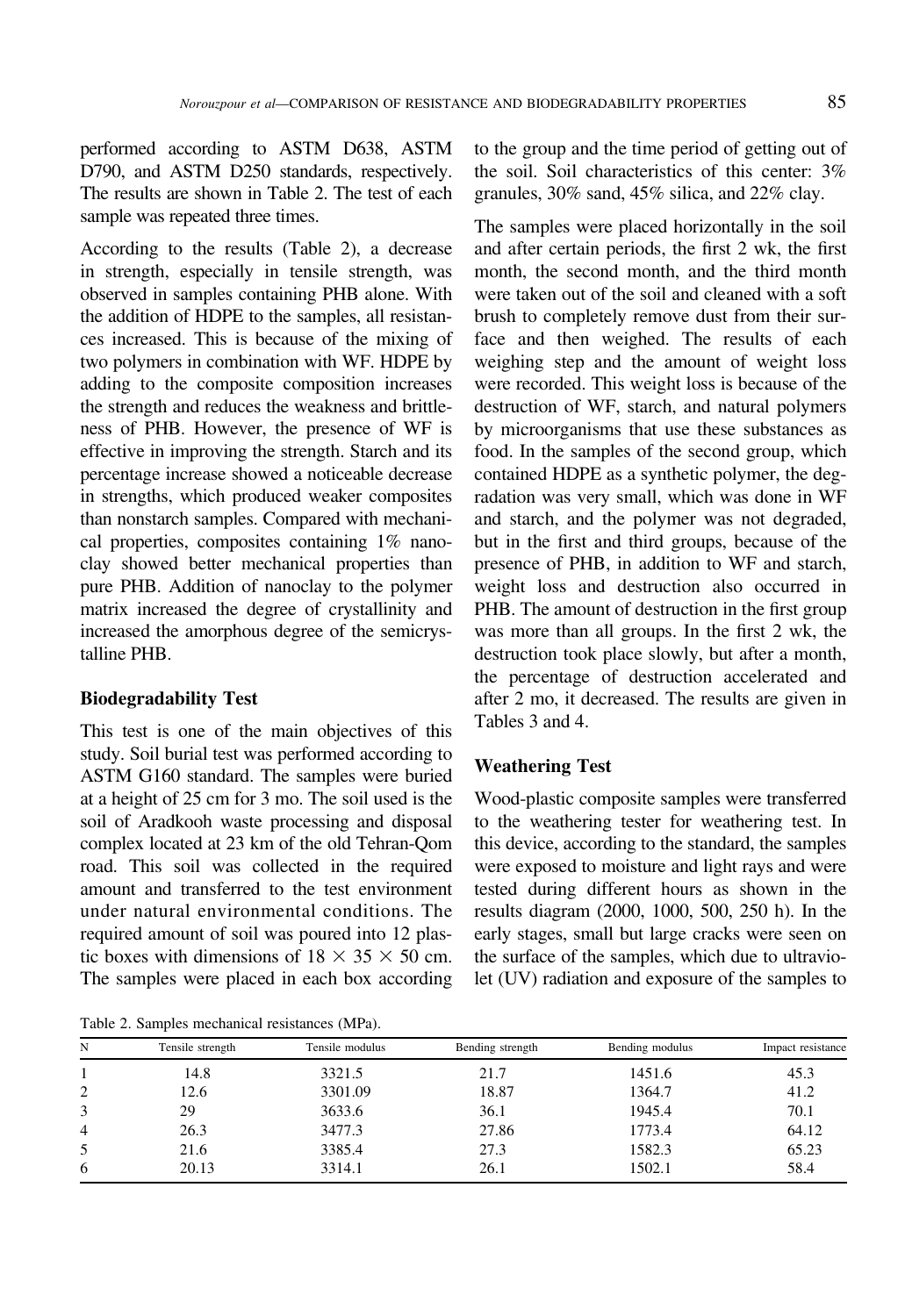| N | Initial weight | 2 wk  | 1 mo  | $2 \text{ mo}$ | $3 \text{ mo}$ |
|---|----------------|-------|-------|----------------|----------------|
|   | 8.902          | 8.853 | 8.786 | 8.714          | 8.672          |
| 2 | 8.989          | 8.938 | 8.856 | 8.783          | 8.740          |
| 3 | 7.22           | 7.203 | 7.189 | 7.186          | 7.180          |
| 4 | 7.333          | 7.325 | 7.315 | 7.311          | 7.308          |
| 5 | 7.827          | 7.800 | 7.761 | 7.729          | 7.703          |
| 6 | 8.213          | 8.185 | 8.154 | 8.127          | 8.110          |

<span id="page-5-0"></span>Table 3. Samples weight (gr).

moisture caused the wood fibers to swell and create surface cracks. In the later stages, the cracks increased and were larger because of radiation. Light degradation occurred in cellulose, hemicellulose, and lignin. Because the samples also contained starch, degradation also occurred in starch. Starch swells and bursts because of the presence of glucose units due to water and heat and their semicrystalline structure is destroyed so that under weathering conditions the starch in the samples is destroyed, Griffi[n \(1994\)](#page-7-0). However, its sensitivity to moisture and poor mechanical stability are the main disadvantages when compared with other commercial bioplastics, which increased with increasing weathering time. As a result, the polymer chains in the inner layers are also broken and shortened and degradation occurs in the crystalline region. Therefore, with the increase of weathering time, the amount of degradation increased. This degradation was more in the first group. In this group, PHB was degraded earlier because of its fragile structure. The results can be seen in Figs 1-5.

#### RESULTS AND DISCUSSION

In this study, natural PHB polymer was used to investigate the strengths and biodegradability of composites. Starch was used instead copolymer to compare and create a new combination of HDPE,

Table 4. Weight loss of samples (%).

| N             | $2 \text{ wk}$ | 1 mo      | $2 \text{ mo}$ | $3 \text{ mo}$ |
|---------------|----------------|-----------|----------------|----------------|
|               | %0.0055        | %0.013151 | %0.021534      | %0.026568      |
| $\mathcal{L}$ | %0.0057        | %0.015018 | %0.023432      | %0.028484      |
| 3             | %0.0024        | %0.004312 | %0.004731      | %0.005571      |
| 4             | %0.0011        | %0.002461 | %0.003009      | %0.003421      |
| 5             | %0.0035        | %0.008504 | %0.01268       | %0.016098      |
| 6             | %0.0034        | %0.007236 | %0.010582      | %0.0127        |



Figure 1. Mean tensile strength after weathering.

and MA was added as a coupling agent and nano was added to improve the resistance properties and beech WF 40 wt% was added to reinforce the matrix. One of the main bottlenecks of PHB/lignocellulosic fibers biocomposites is the poor affinity between lignocellulosic fibers and PHB resulting in limited tensile properties. Natural fibers have polar and hygroscopic properties, whereas plastics are mostly nonpolar and hydrophobic Therefore, because of the molecular structure, there is no bond between them. A coupling agent is used to make the connection. MA has a polar end and a nonpolar end that forms an ester bond from the hydrocarbon head by nonpolar bonding to the matrix and from the other end by carboxylic groups with hydroxyl groups maleic anhydrid as a coupling agent graft with polyethylene (MAPE) connects natural fibers with polymer. In previous research, various researchers have reported the properties of nanoclay on the increase of mechanical strengths in wood-plastic composites except for impact resistance (Wang et al 2006; [Chowdhury](#page-7-0) [et al 2006](#page-7-0); Wu 2007; [Han et al 2008; Abdous et al](#page-7-0) [2010](#page-7-0)). Nanoclays are layered. These layers can be quadrilateral or octagonal, which are attached to



Figure 2. Mean tensile modules after weathering.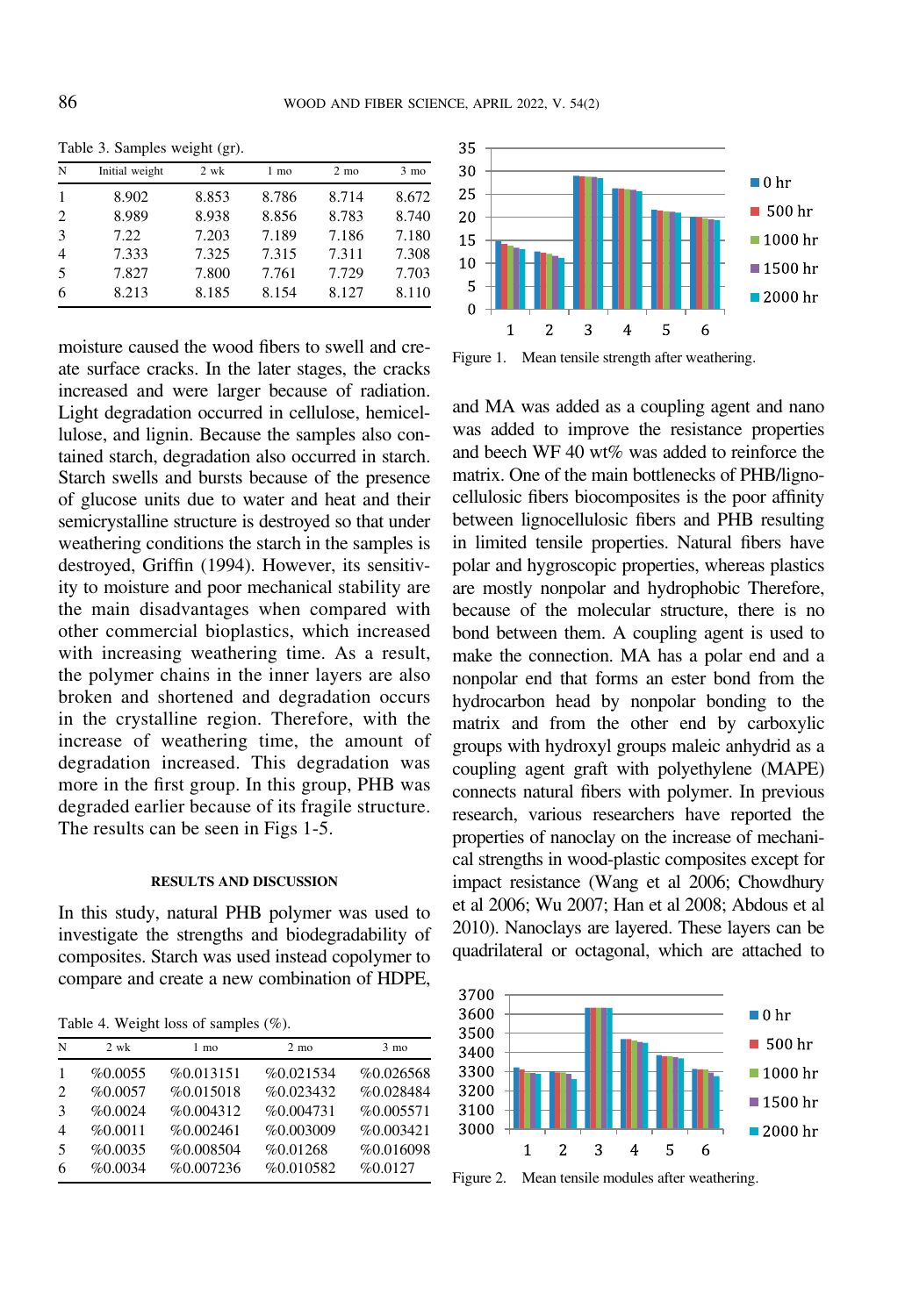

Figure 3. Mean bending strength after weathering.

the raw materials in three ways and to the other layers of nanoclay in one way. Because of the plate structure, they are placed between the raw materials and bond with van der Waals and hydrogen bonds, increasing the mechanical properties.

In mechanical properties, it was observed that plastic wood composite with PHB base material, which is a family of natural polymers, has lower strength properties than synthetic polymer base composites containing HDPE. With the addition of starch, all resistance properties showed a significant decrease compared with the control sample without starch in all three groups of composite samples. Starch could not play the role of copolymer well in any of the groups. The internal bonds between the polymer and the WF were weakened and in some cases prevented from forming a proper bond. Therefore, in terms of tensile strength, the composite showed low mechanical strength. The results showed poor mechanical properties because of insufficient adhesion and nonbinding effect and heterogeneous morphology of PHB/starch composition. This has been stated in other studies [\(Innocentini-mei et al 2003;](#page-7-0) [Thire](#page-8-0)



Figure 4. Mean bending modules after weathering.



Figure 5. Mean impact resistance after weathering.

[et al 2006](#page-8-0); [Jorres-Giner et al 2018; Gunning et al](#page-7-0) [2019\)](#page-7-0).

This weakness was also seen in the second group, which did not contain PHB. PHB has a high crystallinity structure. When a composite is made due to melting, its structure changes to amorphous, which is why the bonds it make with other raw materials, are weak. These bonds are nonchemical. After cooling the resulting composite, the PHB structure returns to the crystalline state and as a result, the composite shows poor mechanical properties. As a result, the bonding phase between the fiber and the matrix is reduced. We divided the polymer 50 wt%-50 wt% between PHB and HDPE. In this way, we can form a stronger internal structure and stronger bonds. PHB breaks down quickly because of its brittle structure and has less tensile strength. Combining HDPE with a composite containing PHB and spreading it during the initial melting in different parts of the composite creates stronger bonds and increases the strengths.

Accelerated weathering test was performed on the samples by Atlas Xenon. The accelerated weathering process was performed for 2000 h. In the early stages, fine cracks were seen on the surface of the samples; in the later stages, the cracks were larger and larger in size. In general, the rate of water absorption and the rate of biodegradation of polymers are the main factors controlling the mechanical stability over time, so the composite is constantly moving toward the loss of mechanical properties. These factors cause cracks and crevices, which in turn weaken the performance of the material under mechanical load. The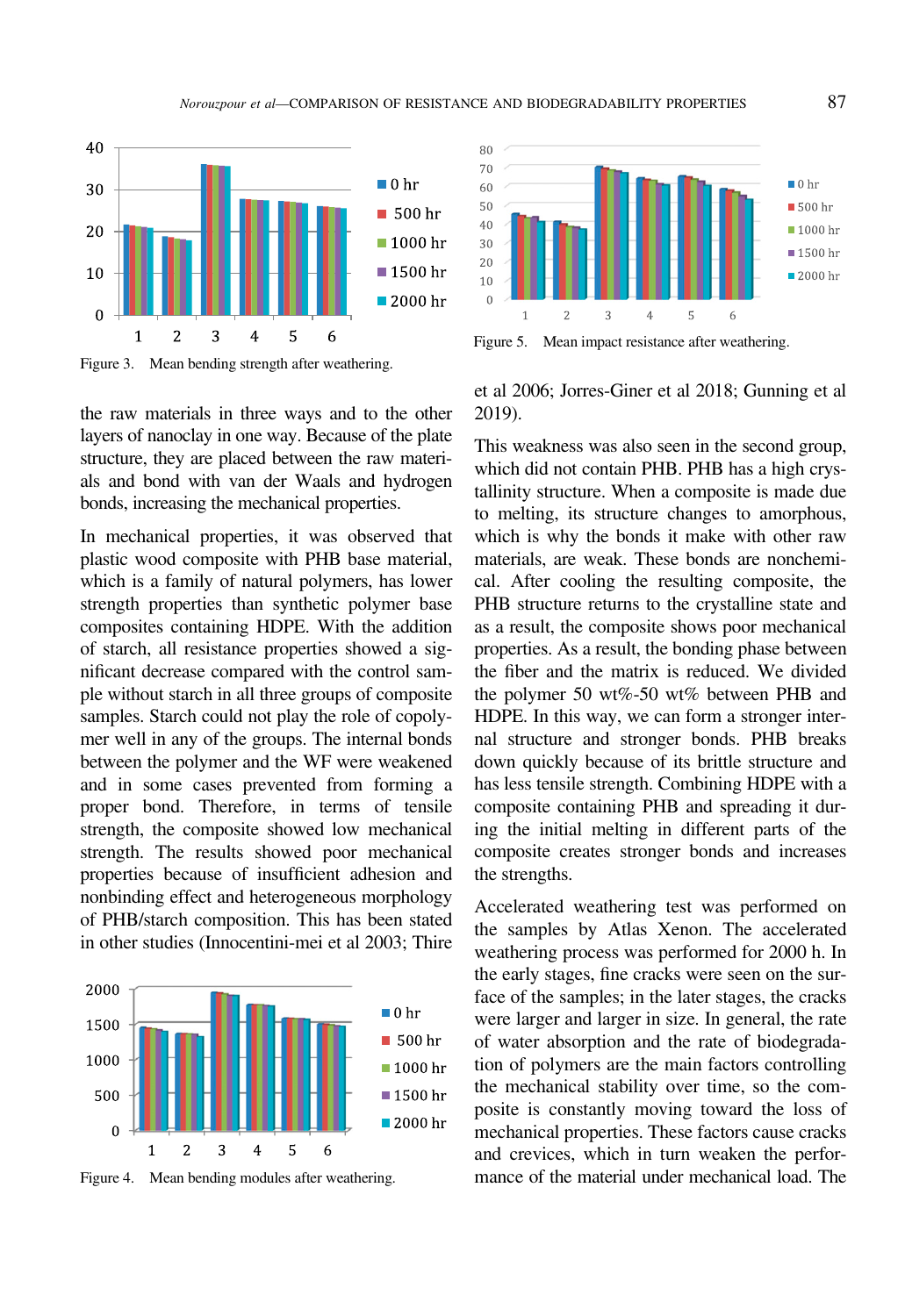<span id="page-7-0"></span>composite showed a reduction in mass by weathering exposure. The molecular weight of PHB polymer and WF decreased steadily with increasing weathering.

During the biodegradability test, the samples were removed from the soil for 2 wk, 1 mo, 2 mo, and 3 mo after burial in the soil. Weight loss is because of the degradation of WF, starch, and natural polymers by microorganisms that use these substances as food. The weight loss trend of the samples was increasing until the end of the second month and then decreasing. With the addition of nano to the samples, the interlayer distribution of nanojoints improved. In composite specimens, the polymeric materials and additives are more compact, so that PHB and HDPE combine to form better fibers.

#### **CONCLUSIONS**

In mechanical properties, it was observed that wood-plastic composite with PHB base material has lower resistance properties than composites containing HDPE. With the addition of starch, all resistance properties were significantly reduced compared with the control sample without starch in all three groups of composite samples. Starch could not play the role of copolymer well in any of the groups. The third group of samples presented better results in terms of resistance properties than the first group. All mechanical properties increased compared with the first group. In the biodegradability test, the samples were buried at a height of 25 cm for 3 mo. Weight loss was because of the destruction of WF, starch, and natural polymers by soil microorganisms. The weight loss trend of the samples was increasing until the end of the second month and then decreasing.

#### **REFERENCES**

- Abdous M, Raisi Nafgi H, Kazemi Najafi S (2010) The use of nanoclay particles in improving the functional properties of wood-plastic composites made of wood fibers-polypropylene–nanoclay. First National Conference on Nanoscience and Nanotechnology, Yazd, Iran.
- Bledzki AK, Jaszkiewicz A (2010) Mechanical performance of biocomposites based on PLA and PHBV

reinforced with natural fibers–A comparative study to PP. Compos Sci Technol 70(12):1687.

- Casarin SA, Rodrigues CP, Souza OF Jr., De Rosario F, Agnelli JAM (2017) Biodegradation in soil of the PHB/ wood flour (80/20) and PHB/Sisal fibe (80/20) tubes. Mater Res 20:47-50.
- Chan CM, Vandi LJ, Pratt S, Halley PD, Richardson D, Werker A, Laycock B (2020) Mechanical stability of polyhydroxy alkanoate based wood plastics composites. Polym Environ 28:1571-1577.
- Chen GQ, Hajnal I, Wu H, Lv L, Ye J (2015) Engineering biosynthesis mechanisms for diversifying polyhydroxyalkanoates. Trends Biotechnol 33:564-574.
- Chowdhury FH, Hosur MV, Jeelani S (2006) Studies on the flexural and thermomechanical properties of woven carbon/nanoclay-epoxy laminates. Mater Sci Eng A 421:298-306.
- Frone AN, Batalu D, Chiulan L, Oprea M, Gabor AR, Nicolae C-A, Raditioiu V, Trusca R, Panaitescu DM (2020) Morpho-structural, thermal and mechanical properties of PLA/PHB/cellulose biodegradable nanocomposites obtained by compression molding extrusion and 3D printing. Nanomater 10(1):51.
- Griffin GJL (1994) Particulate starch based products. In chemistry and technology of biodegradable polymers. Blackie Academic and Precessional, London, UK.
- Gunning MA, Geever LM, Killion JA, Lyons JO, Higginbotham CL (2019) Mechanical and biodegradation performance of short natural fiber poly hydroxybutyrate composites. Polym Test 32:1603-1611.
- Han G, Lei Y, Wu Q, Kojima Y, Suzuki S (2008) Bamboo–fiber filled high density polyethylene composites: Effect of coupling treatment and nanoclay. J Polym Environ 21:1567-1582.
- Ienz RW, Marchessault RH (2005) Bacterial polyesters: Biosynthesis, biodegradable plastics and biotechnology. Bromacromolecules 6:1-8.
- Innocentini-mei LH, Bartoli RJR, Baltieri C (2003) Mechanical and thermal properties for poly (3-hydroxybutyrate) blend with starch and starch derivatives. Macromol Symp 197:77-88.
- Isola C, Sieverding HL, Raghunathan R, Sibi MP, Webster DC, Sivaguru J, Ston JJ (2017) Life cycle assessment of photo degradable polymeric material derived from renewable bioresources. J Clean Prod 42:2935-2944.
- Jorres-Giner S, Hilliou L, Melendez-Rodriguez B, Figueroa-Lopez KJ, Madalena D, Cabedo L, Cavas JA, Vicente AA, Logaron JM (2018) Melt process ability, characterization and antibacterial activity of compression molded green composite sheets mode of poly (3-hydroxybutyrateco-3-hidroxyValverate) reinforced with coconut fiber impregnated with organo essential oil. Food Packag Shelf 17:39-49.
- Koller I, Owen AJ (1996) Starch filled PHB and PHB/HV copolymer. Polym Int 39:175-181.
- Nikushi S, Yutigala A, Bajwa S, Sreekala G (2018) Compatibilization improves physico-mechanical properties